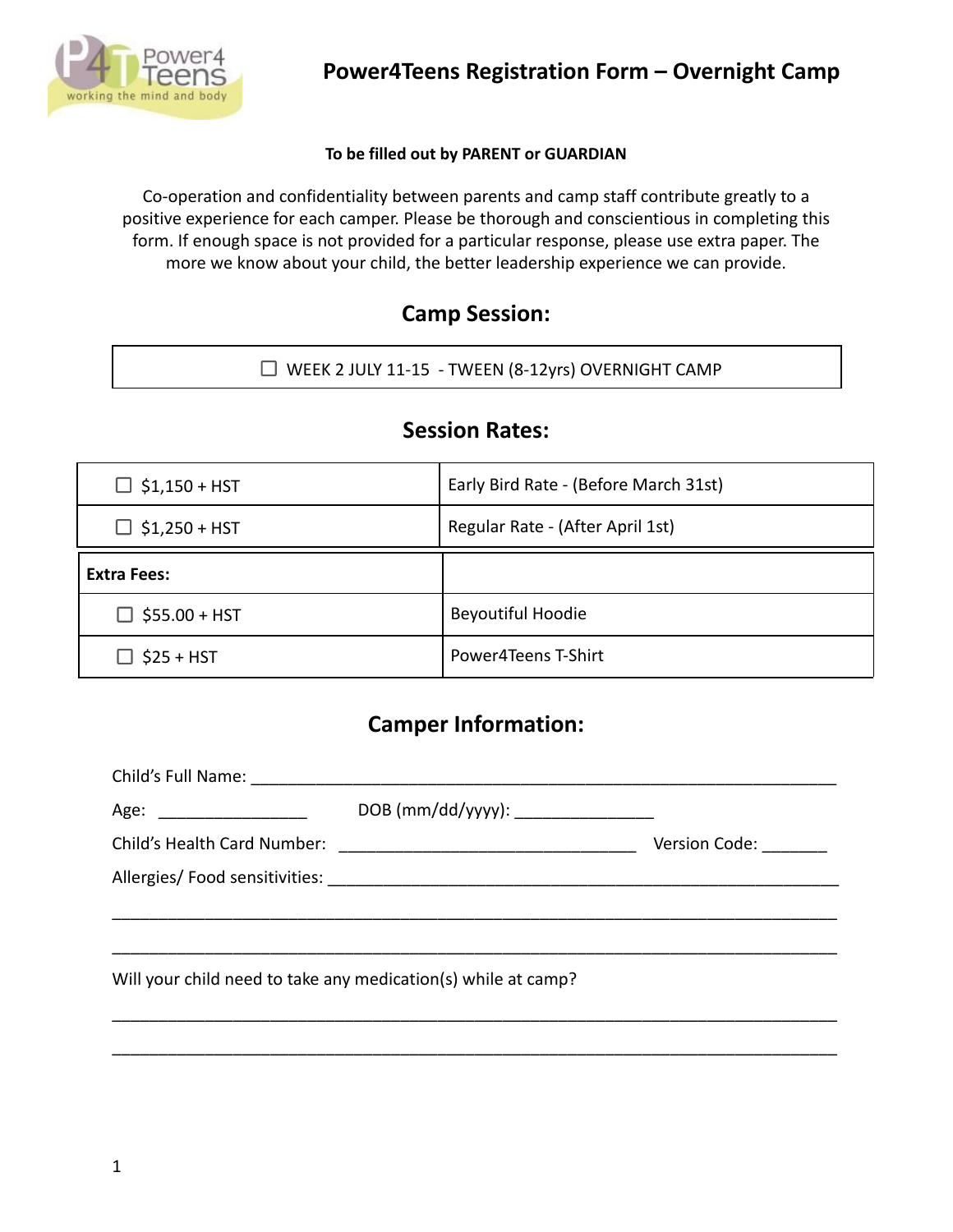

### **Emergency Contact Information:**

| <b>Parent #1 Information:</b>        | <b>Parent #2 Information:</b>     |  |
|--------------------------------------|-----------------------------------|--|
|                                      |                                   |  |
|                                      |                                   |  |
|                                      |                                   |  |
| Postal Code: _______________________ | Postal Code: ____________________ |  |
|                                      |                                   |  |
|                                      |                                   |  |

### **Camper "Need to Knows":**

Do you have any siblings, relatives or friends attending P4T camp? \_\_\_\_\_\_\_\_\_\_\_\_\_\_\_\_\_\_\_\_\_\_\_ If so, would you like your daughter and the person(s) listed above to be together? \_\_\_\_\_\_\_\_\_\_\_\_\_\_\_\_\_\_\_\_\_\_\_\_\_\_\_\_\_\_\_\_\_\_\_\_\_\_\_\_\_\_\_\_\_\_\_\_\_\_\_\_\_\_\_\_\_\_\_\_\_\_\_\_\_\_\_\_\_\_\_\_\_\_\_\_\_\_ Swim Level: \_\_\_\_\_ Non-swimmer \_\_\_\_\_\_ Beginner \_\_\_\_\_\_ Intermediate \_\_\_\_\_ Advanced Is there anything else you wish to share with us about your child that will help us understand his/her? (Please feel free to write on a separate sheet as necessary.) \_\_\_\_\_\_\_\_\_\_\_\_\_\_\_\_\_\_\_\_\_\_\_\_\_\_\_\_\_\_\_\_\_\_\_\_\_\_\_\_\_\_\_\_\_\_\_\_\_\_\_\_\_\_\_\_\_\_\_\_\_\_\_\_\_\_\_\_\_\_\_\_\_\_\_\_\_\_ \_\_\_\_\_\_\_\_\_\_\_\_\_\_\_\_\_\_\_\_\_\_\_\_\_\_\_\_\_\_\_\_\_\_\_\_\_\_\_\_\_\_\_\_\_\_\_\_\_\_\_\_\_\_\_\_\_\_\_\_\_\_\_\_\_\_\_\_\_\_\_\_\_\_\_\_\_\_ \_\_\_\_\_\_\_\_\_\_\_\_\_\_\_\_\_\_\_\_\_\_\_\_\_\_\_\_\_\_\_\_\_\_\_\_\_\_\_\_\_\_\_\_\_\_\_\_\_\_\_\_\_\_\_\_\_\_\_\_\_\_\_\_\_\_\_\_\_\_\_\_\_\_\_\_\_\_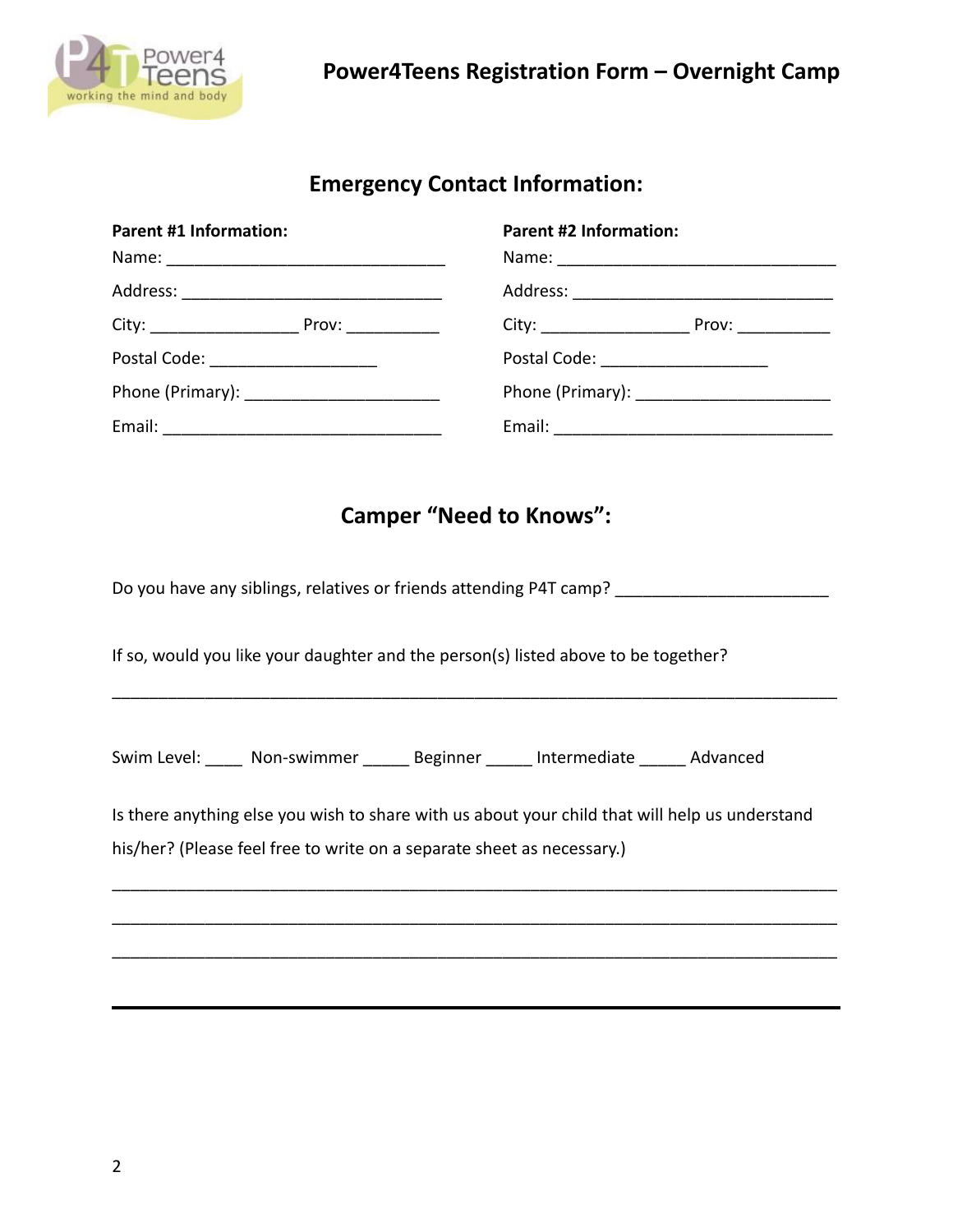

## **Power4Teens Registration Form – Overnight Camp**

Are there any issues or concerns you foresee for your child at camp? *(eg. stress, friendships, non-participation, burning with sun, being bullied, being aggressive, glued to phone, has trouble making friends, trouble with sleeping away etc.)*

\_\_\_\_\_\_\_\_\_\_\_\_\_\_\_\_\_\_\_\_\_\_\_\_\_\_\_\_\_\_\_\_\_\_\_\_\_\_\_\_\_\_\_\_\_\_\_\_\_\_\_\_\_\_\_\_\_\_\_\_\_\_\_\_\_\_\_\_\_\_\_\_\_\_\_\_\_\_

\_\_\_\_\_\_\_\_\_\_\_\_\_\_\_\_\_\_\_\_\_\_\_\_\_\_\_\_\_\_\_\_\_\_\_\_\_\_\_\_\_\_\_\_\_\_\_\_\_\_\_\_\_\_\_\_\_\_\_\_\_\_\_\_\_\_\_\_\_\_\_\_\_\_\_\_\_\_

\_\_\_\_\_\_\_\_\_\_\_\_\_\_\_\_\_\_\_\_\_\_\_\_\_\_\_\_\_\_\_\_\_\_\_\_\_\_\_\_\_\_\_\_\_\_\_\_\_\_\_\_\_\_\_\_\_\_\_\_\_\_\_\_\_\_\_\_\_\_\_\_\_\_\_\_\_\_

May the following over-the-counter medications be given to your child while at camp, if deemed necessary by the First-Aid Specialist? E.g Age appropriate Tylenol, Benadryl, Gravol or Advil (ibuprofen)

\_\_\_\_\_\_\_\_\_\_\_\_\_\_\_\_\_\_\_\_\_\_\_\_\_\_\_\_\_\_\_\_\_\_\_\_\_\_\_\_\_\_\_\_\_\_\_\_\_\_\_\_\_\_\_\_\_\_\_\_\_\_\_\_\_\_\_\_\_\_\_\_\_\_\_\_\_\_

\_\_\_\_\_\_\_\_\_\_\_\_\_\_\_\_\_\_\_\_\_\_\_\_\_\_\_\_\_\_\_\_\_\_\_\_\_\_\_\_\_\_\_\_\_\_\_\_\_\_\_\_\_\_\_\_\_\_\_\_\_\_\_\_\_\_\_\_\_\_\_\_\_\_\_\_\_\_

\_\_\_\_\_\_\_\_\_\_\_\_\_\_\_\_\_\_\_\_\_\_\_\_\_\_\_\_\_\_\_\_\_\_\_\_\_\_\_\_\_\_\_\_\_\_\_\_\_\_\_\_\_\_\_\_\_\_\_\_\_\_\_\_\_\_\_\_\_\_\_\_\_\_\_\_\_\_

\_\_\_\_\_\_\_\_\_\_\_\_\_\_\_\_\_\_\_\_\_\_\_\_\_\_\_\_\_\_\_\_\_\_\_\_\_\_\_\_\_\_\_\_\_\_\_\_\_\_\_\_\_\_\_\_\_\_\_\_\_\_\_\_\_\_\_\_\_\_\_\_\_\_\_\_\_\_

\_\_\_\_\_\_\_\_\_\_\_\_\_\_\_\_\_\_\_\_\_\_\_\_\_\_\_\_\_\_\_\_\_\_\_\_\_\_\_\_\_\_\_\_\_\_\_\_\_\_\_\_\_\_\_\_\_\_\_\_\_\_\_\_\_\_\_\_\_\_\_\_\_\_\_\_\_\_

\_\_\_\_\_\_\_\_\_\_\_\_\_\_\_\_\_\_\_\_\_\_\_\_\_\_\_\_\_\_\_\_\_\_\_\_\_\_\_\_\_\_\_\_\_\_\_\_\_\_\_\_\_\_\_\_\_\_\_\_\_\_\_\_\_\_\_\_\_\_\_\_\_\_\_\_\_\_

Does your child have any dietary restrictions? (e.g gluten free, vegetarian, lactose free)

Due to limited space on the bus, please pack lightly. We will send a kit list and schedule a few weeks before camp.

Life jackets are recommended!

P4T is a technology sensitive zone! Campers will be asked to keep phones in their bags at all times. There will be no electronics on overnight camp. Contact can be made through Shyanne at all times.

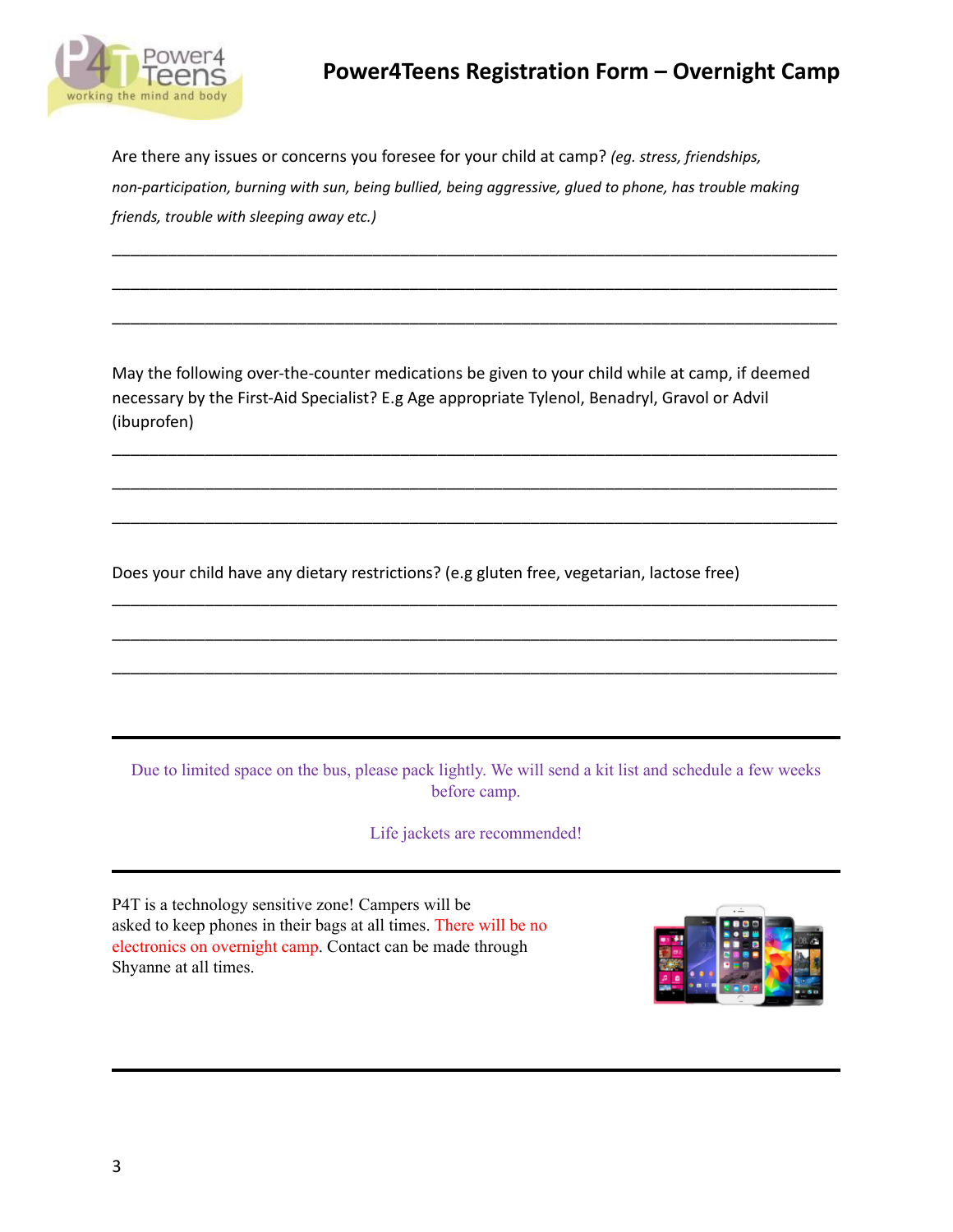

# **ACKNOWLEDGEMENT OF RISK, WAIVER AND RELEASE OF LIABILITY**

WARNING: THIS DOCUMENT WILL AFFECT YOUR LEGAL RIGHTS, READ IT CAREFULLY!

A parent or guardian must sign. Every parent/guardian must read and understand this Acknowledgement, Waiver and Release of Liability prior to participating in Power4Teens Inc. (P4T) Girls Group, summer day camp, overnight camp & retreats. Every participant is advised to consult with their physician before engaging in any and all athletic activities.

The undersigned (the "Participant and Guardian") hereby enters into this Agreement with and for the benefit of P4T its directors, employees, volunteers, trainers, sub-contractors, business operators and site property owners or Occupiers (the "Company"). "Occupiers" is defined in accordance with the definition of Occupiers contained in the Occupiers Liability legislation in the Province of Ontario.

The parent/guardian acknowledges and understands that there are inherent and significant risks associated with participation in athletic activities, including (but not limited to) the potential for serious personal injury caused by any event or any condition of the facilities or equipment provided by the Company, and health risks such as light-headedness, fainting, increased or decreased blood pressure, chest discomfort, muscle cramps, broken bones, strains, sprains, bruises, concussion, hyperthermia, abnormal heart rate, soreness, nausea, heart attack, COVID-19, stroke and possibly death.

The parent/guardian hereby accepts and assumes all responsibility for all risks and possibilities of personal injury, death, property damage or loss resulting from his/her child/wardens' participation in any and all activities and events at Power4Teens Inc., including accidents or injuries that occur within and outside the facilities (e.g. on church property, walking to lakeshore, public swimming pool, TTC, cottage property, walking into Bala for ski show, wakeboarding, swimming in Muskoka, paddle boarding with P4T and/or Oceah Oceah, hiking and other general P4T activities). The Participant has read "our website, thoroughly", is aware of all the activities on the camp and freely accepts the associated risks and agrees to the terms of this Waiver and Release, even if the Company (Power4Teens Inc.) is found to be negligent or in breach of any duty of care or any obligation to the Participant with respect to his/her participation in Power4Teens Inc. activities.

The undersigned Participant, for him/herself and his/her heirs, next of kin, executors, administrators and assigns (collectively, the "Releasing Parties"), does hereby agree a. to waive all claims that the Releasing Parties or any of them may have in the future against Power4Teens Inc., its directors, officers, employees, agents, sub-contractors, insurers and representatives (collectively, the "Released Parties"); b. to release and forever discharge the Released Parties from all liability for personal injury, death, property damage or loss resulting from the Participant's participation in all activities due to any cause, and c. to be liable for and to hold harmless and indemnify the Released Parties from all actions, proceedings, claims, damages, costs, demands, including hospital costs, court costs and costs on a solicitor and his own client basis, and liabilities of whatsoever nature or kind arising out of or in any way connected with the participant's participation in athletic and all other activities.

This agreement shall be governed by and construed in accordance with the laws of the Province of Ontario, and any legal actions, claims or demands shall be handled in a court of competent jurisdiction within such Province.

The Participant understands that this document is binding on him/herself and his/her heirs, next of kin, executors, administrators and assigns. I hereby certify that the participant is suffering under no legal